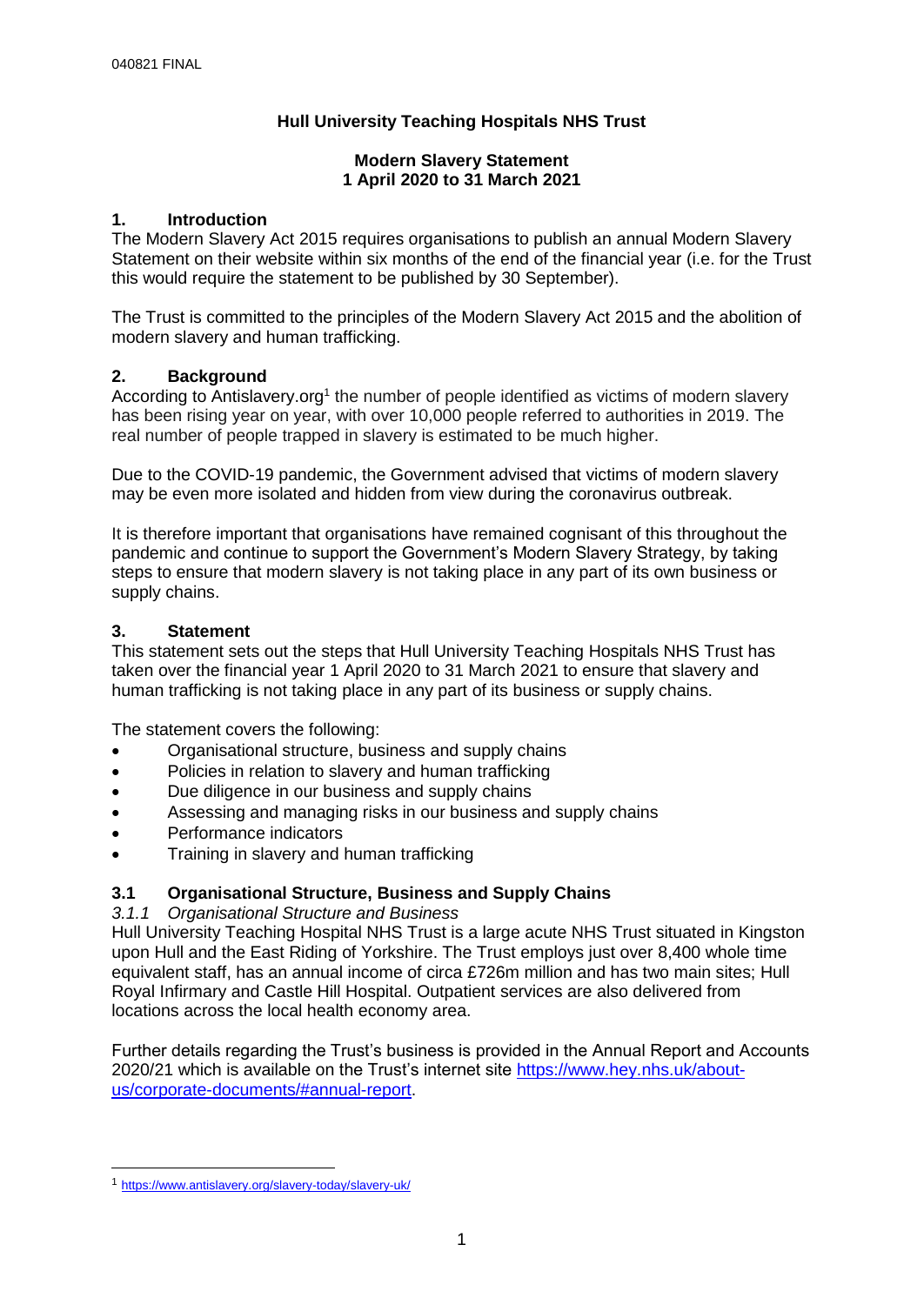### *3.1.2 Supply Chains*

The Trust's Procurement and Supplies Department is responsible for spending £125m nonpay which includes:

- £17m through the Supply Chain (compared to £19m in the previous statement);
- £68m from goods ordered directly (not Supply Chain) through goods and service maintenance contracts (compared to £65m in the previous statement);
- £40m on other contracts, for example; car park and security, transport and all other service type contracts (compared to £37m in the previous statement).

It must be noted that these figures are approximate and will fluctuate year on year.

The Trust does not enter into business with any organisation, in the UK or abroad, which knowingly supports or is found to be involved in slavery, servitude and forced or compulsory labour.

# **3.2 Policies in Relation to Slavery and Human Trafficking**

### *3.2.1 Policies for Staff*

Trust policies for staff are subject to a thorough consultation and ratification process with input from staff side and management representatives, prior to being published on the Trust's intranet site.

Trust policies in relation to the Modern Slavery Act 2015 are available to staff via the Trust's intranet site and to the public through a Freedom of Information request. These include:

- Raising Concerns at Work (Whistleblowing) Policy
- Equality, Diversity and Inclusion in Employment Policy
- Policy for Staff Conflict Resolution and Professionalism in the Workplace

The Trust continues to be committed to reviewing policies on a regular basis and in line with changes to legislation.

### *3.2.2 Safeguarding Policies*

The Trust continues to publish a broad range of safeguarding policies and factsheets, for both service users and staff, on the Trust intranet which are reviewed as required. The last year has also seen further information being made available via the Safeguarding Team of campaigns to support victims of modern slavery during the COVID-19 pandemic.

New factsheets published on the Trust intranet during the last financial year include:

- What do you see? campaign
- Modern Slavery and trafficking, Guidance for nurses and midwives
- Slavery on Your Doorstep campaign
- Covid-19 Modern Slavery Resources

### **3.3 Due Diligence Processes in the Trust's Business and Supply Chains**

### *3.3.1 Due Diligence in Business*

The Trust is committed to preventing slavery and human trafficking in corporate activities, and to ensuring that it's supply chains are free from slavery and human trafficking. The Trust also has a responsibility to ensure that workers are not being exploited, that they are safe and that relevant employment (working hours etc.), health and safety, human rights laws and international standards are adhered to.

The Trust's recruitment and people management processes are designed to ensure that all prospective employees are legally entitled to work in the UK and to safeguard employees from abuse or coercion.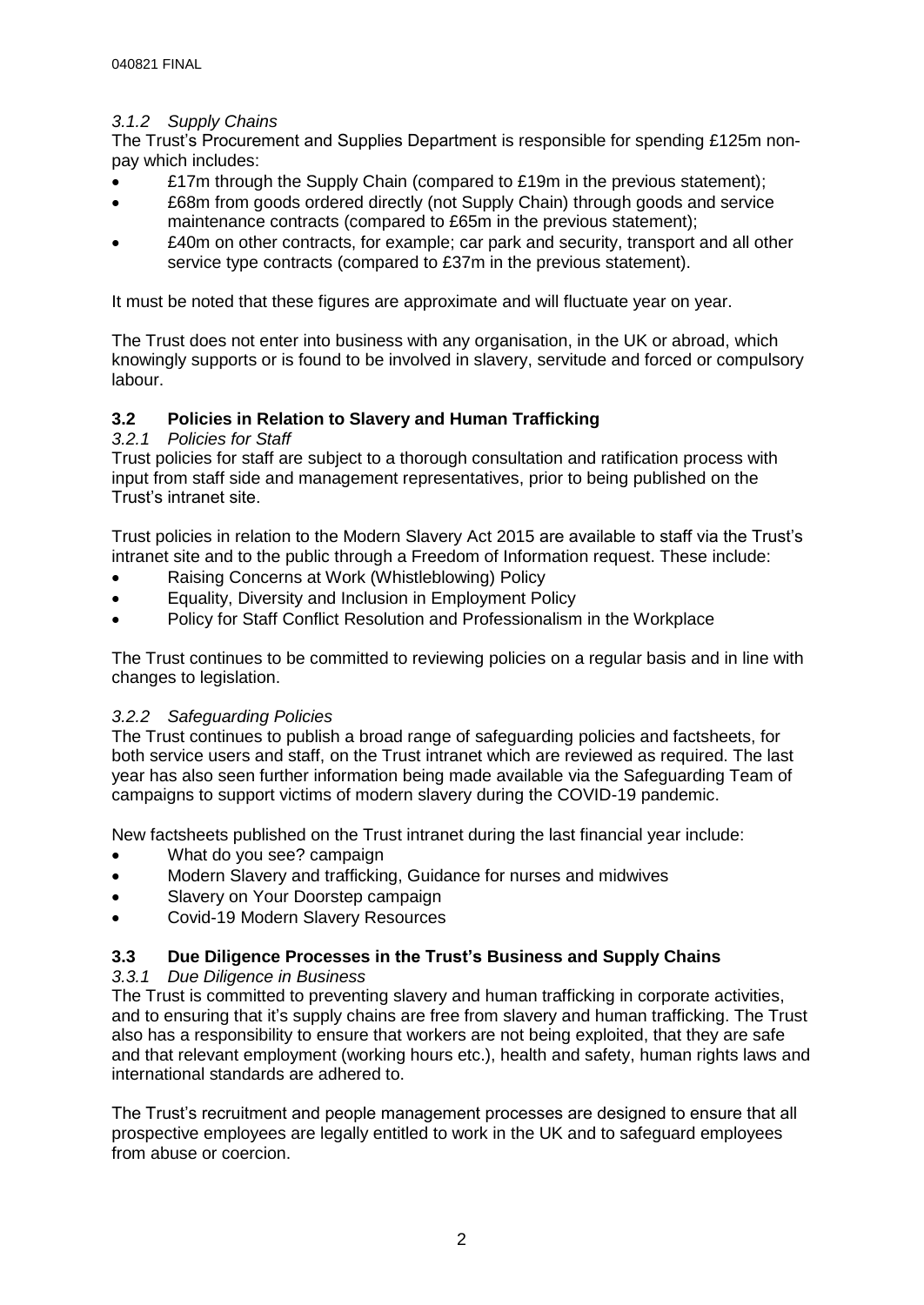All active agencies who supply staff to the Trust are asked to provide assurance that they are compliant with the Modern Slavery Act 2015 on an annual basis.

### *3.3.2 Due Diligence in Supply Chains*

The Trust continues to expect that the supply chains it works with have suitable anti-slavery and human trafficking policies and processes in place. All of the Trust tenderers are expected to respond to the question within the Selected Questionnaire document, tender document and quotation document to provide assurance that they adhere to the Modern Slavery Act. A central database has been set up to record this assurance from tenderers.

This year for the first time, the Trust is able to quantify the number of contracts/suppliers who have provided assurance that they adhere to the Modern Slavery Act.

The Trust currently has 571 active contracts/suppliers. 212 (37%) of these have provided confirmation that they do or do not meet the criteria which requires them to produce a Modern Slavery Statement, as follows:

- 161 contracts / suppliers have provided assurance that they are compliant with the requirements of the Modern Slavery Act.
- 51 contracts/suppliers have confirmed that they do not meet the criteria which requires them to complete an annual Modern Slavery Statement (i.e. annual turnover is below £36m). However, the Trust still expects that they conduct their business with due regard to the Modern Slavery Act.

These numbers continue to be monitored. As contracts are renewed, organisations are asked to provide assurance that they adhere to the Modern Slavery Act, therefore the 37% will only increase over time.

### **3.4 Assessing and Managing Risks in our Business/Supply Chains**

The following practices contribute to the Trust managing risks within the organisation's business and supply chains:

### *3.4.1 Assessing and Managing Risks: Staff*

- All staff are employed on employment contracts which comply with UK law.
- Pre-employment checks are undertaken on all workers directly and non-directly employed by the Trust (e.g. employees, Agency staff, contractors, volunteers, students and trainees on work experience etc.).
- All staff undertake mandatory safeguarding training, which covers modern slavery.
- As an equal opportunities employer, the Trust is committed to creating an inclusive working environment for all staff, which enables staff to feel confident that they can raise concerns without any risk to themselves via a number of avenues, e.g. via the Freedom to Speak up Guardian etc.
- A comprehensive range of modern slavery and safeguarding information for service users and staff is available for staff on the Trust intranet.

### *3.4.2 Assessing and Managing Risks: Safeguarding*

- To improve dissemination of safeguarding updates and information, a new model to replace the Safeguarding Champion role (which provides individuals with an understanding of the fundamentals for good safeguarding, including modern slavery and human trafficking) was presented to the Safeguarding Committee. However, due to the current Covid-19 pandemic, the decision of whether this will be implemented has been delayed.
- The Trust continues to have strong links with the Humber Modern Day Slavery Partnership, with representatives from both the Safeguarding Children's Team and Safeguarding Adult's Team sitting as part of a strategic group within the partnership.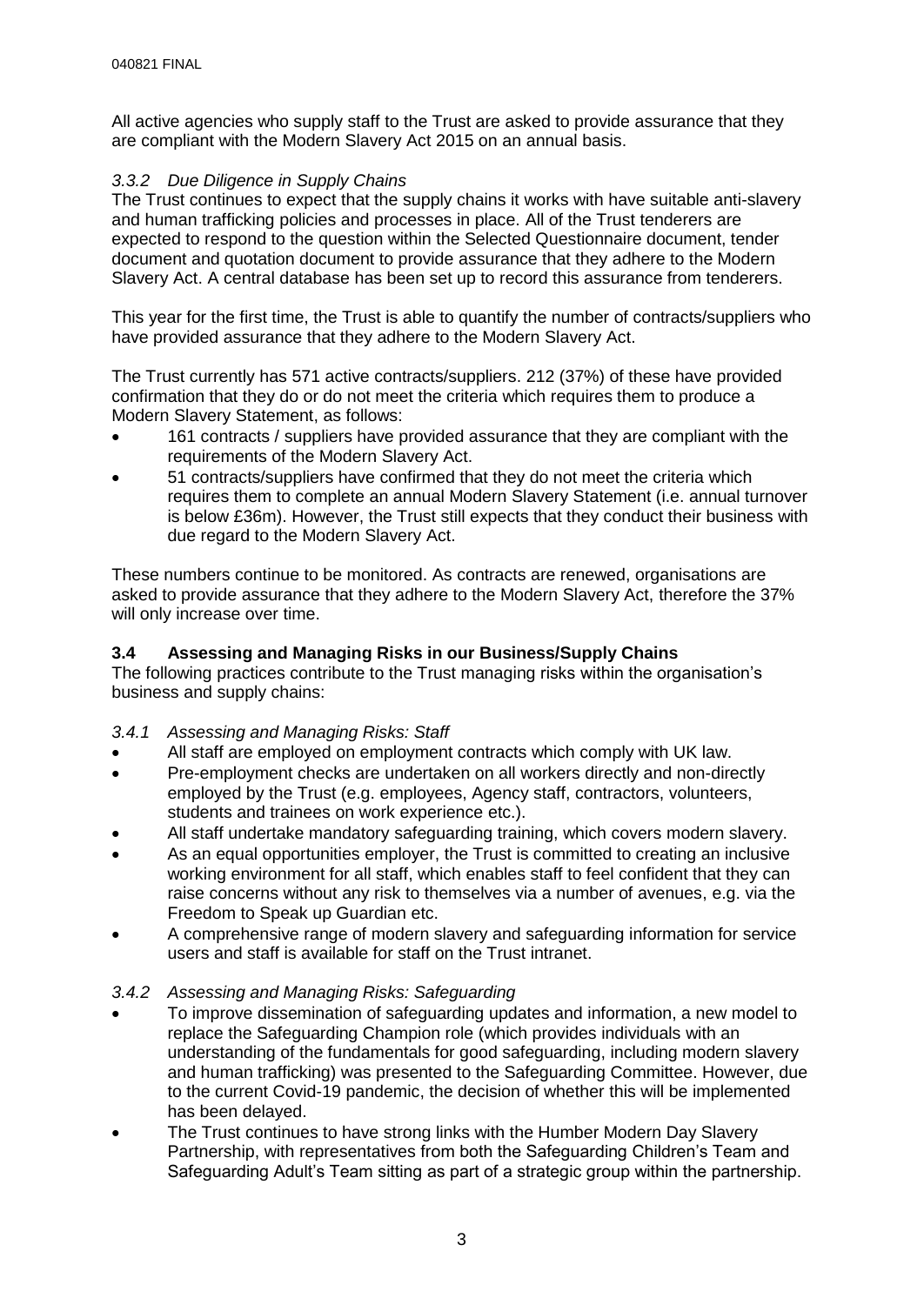- The Trust will continue to evolve and learn and develop new processes to safeguard the organisation and the population it serves against modern slavery.
- For key partners involved in cases of modern slavery, a multi-agency agreement to hold an emergency/short notice strategy meeting with key partner representatives is now in place. Key partners include the Trust's Safeguarding Adults Team, the Local Authority Safeguarding Adults Team, Independent Domestic Violence Advocate/Hull DAP, Domestic Abuse Team, PVP Unit/Humberside Police, the Hospital Social Work Team and the Mental Health Service.
- The Trust will continue to record safeguarding adult concerns on DATIX submitted by staff via the staff intranet (in the last financial year there has been 3 received).
- The Trust will continue to refer safeguarding adult concerns to the Local Authority following quality checking by the Trust Safeguarding Team to ensure compliance with the Care Act, Mental Capacity Act and Consent.
- The Trust will continue to monitor the number of enquiries made to the Safeguarding Adults Team from staff who have disclosures or concerns about modern slavery for one of their patients (in the last financial year there has been 6 queries received).
- Modern slavery concerns and advice are also raised within the Safeguarding Children's Team.

### *3.4.3 Assessing and Managing Risks: Procurement and Supplies*

- The Trust continues to reduce the risk of modern day slavery occurring within the organisation's supply chains by ensuring the Selected Questionnaire document, tender document and quotation document are up-to-date and continue to request tenderers to provide assurance that they adhere to the Modern Slavery Act 2015.
- Whilst there is more of a risk for non-compliance when goods and services are procured outside of the tendering process, there continues to be robust processes in place to mitigate these risks. All goods purchased outside the tendering process must adhere to the Trust's Standing Financial Instructions and are subject to the Purchase Order Version of the Terms and Conditions for both goods and services (January 2018) which references modern slavery. Also, all purchases where the expenditure is over £10k and less than £50k must have 3 official quotations. Going forward, when requesting information for values lower than the £10k referenced in the Standing Financial Instructions, suppliers are also requested to complete our formal quotation form, which includes reference to modern slavery.
- The Trust will continue to review major suppliers, with a view to obtaining their ongoing commitment to compliance with the Act.

# **3.5 Performance Indicators**

Compliance with the Trust's modern slavery agenda is measured via the following:

- All staff are required to complete mandatory safeguarding training (which includes modern slavery). As of March 2021, in excess of 87% of Trust staff are compliant with the required training, which is consistent with previous years.
- Relevant departments (e.g. Procurement, Facilities etc.) ask suppliers to provide assurance that they are compliant with the Modern Slavery Act 2015.
- All staff undergo the relevant pre-employment checks.

# **3.6 Training in Modern Slavery and Human Trafficking**

The Trust provides mandatory training to all staff on modern slavery via the following courses/eLearning packages:

- Safeguarding Adults
- Safeguarding Children

In addition to the mandatory training, staff can also choose to enrol on the following courses/eLearning packages offered by the Trust: